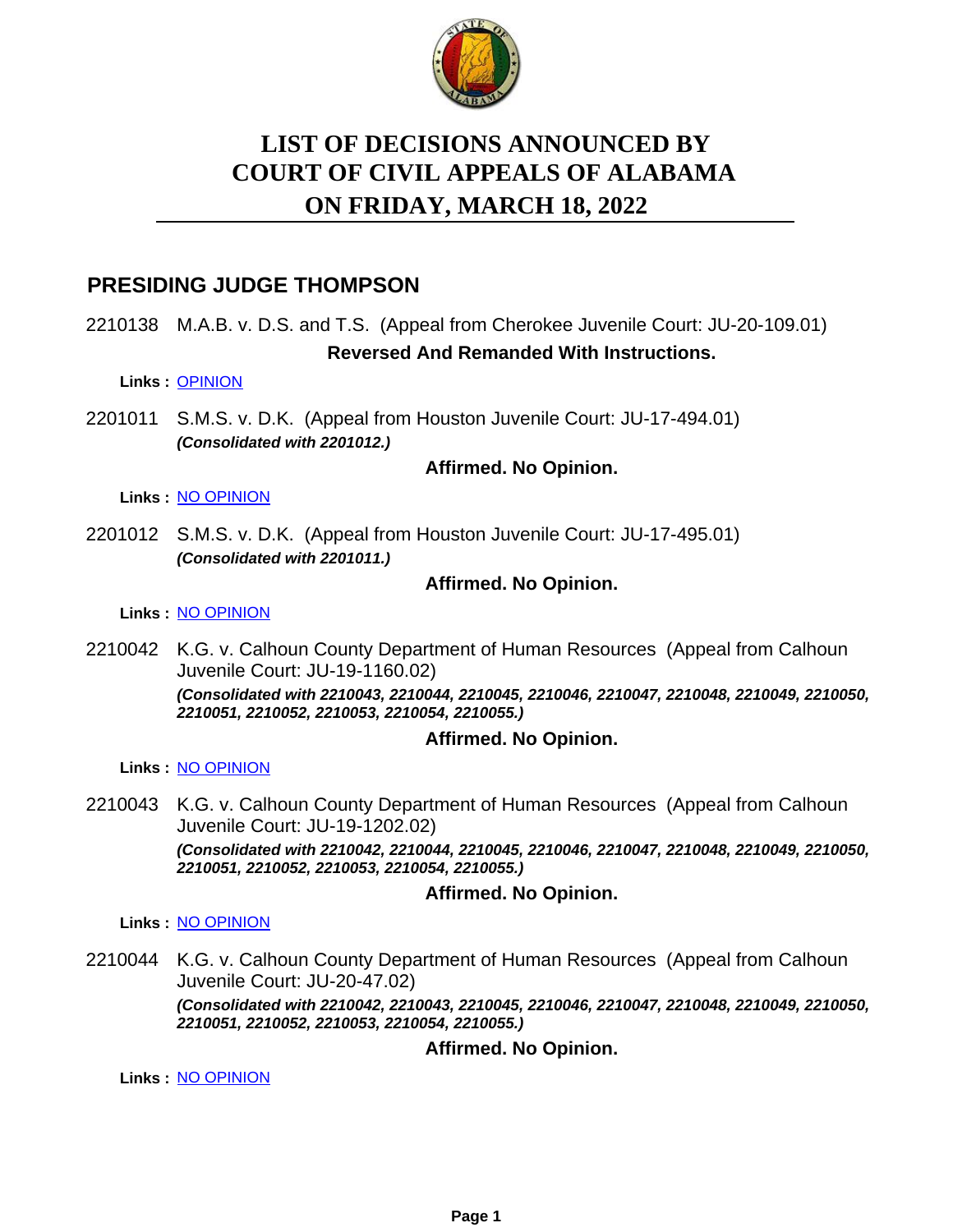2210045 K.G. v. Calhoun County Department of Human Resources (Appeal from Calhoun Juvenile Court: JU-20-48.02) *(Consolidated with 2210042, 2210043, 2210044, 2210046, 2210047, 2210048, 2210049, 2210050, 2210051, 2210052, 2210053, 2210054, 2210055.)*

#### **Affirmed. No Opinion.**

**Links :** [NO OPINION](https://acis.alabama.gov/displaydocs.cfm?no=1126595&event=6AF0LBBSN)

2210046 K.G. v. Calhoun County Department of Human Resources (Appeal from Calhoun Juvenile Court: JU-20-49.02)

> *(Consolidated with 2210042, 2210043, 2210044, 2210045, 2210047, 2210048, 2210049, 2210050, 2210051, 2210052, 2210053, 2210054, 2210055.)*

#### **Affirmed. No Opinion.**

**Links :** [NO OPINION](https://acis.alabama.gov/displaydocs.cfm?no=1126595&event=6AF0LBBSN)

2210047 K.G. v. Calhoun County Department of Human Resources (Appeal from Calhoun Juvenile Court: JU-20-50.02) *(Consolidated with 2210042, 2210043, 2210044, 2210045, 2210046, 2210048, 2210049, 2210050,*

*2210051, 2210052, 2210053, 2210054, 2210055.)*

#### **Affirmed. No Opinion.**

**Links :** [NO OPINION](https://acis.alabama.gov/displaydocs.cfm?no=1126595&event=6AF0LBBSN)

2210048 K.G. v. Calhoun County Department of Human Resources (Appeal from Calhoun Juvenile Court: JU-20-52.02)

> *(Consolidated with 2210042, 2210043, 2210044, 2210045, 2210046, 2210047, 2210049, 2210050, 2210051, 2210052, 2210053, 2210054, 2210055.)*

#### **Affirmed. No Opinion.**

**Links :** [NO OPINION](https://acis.alabama.gov/displaydocs.cfm?no=1126595&event=6AF0LBBSN)

2210049 B.G. v. Calhoun County Department of Human Resources (Appeal from Calhoun Juvenile Court: JU-19-1160.02)

> *(Consolidated with 2210042, 2210043, 2210044, 2210045, 2210046, 2210047, 2210048, 2210050, 2210051, 2210052, 2210053, 2210054, 2210055.)*

#### **Affirmed. No Opinion.**

**Links :** [NO OPINION](https://acis.alabama.gov/displaydocs.cfm?no=1126595&event=6AF0LBBSN)

2210050 B.G. v. Calhoun County Department of Human Resources (Appeal from Calhoun Juvenile Court: JU-19-1202.02)

> *(Consolidated with 2210042, 2210043, 2210044, 2210045, 2210046, 2210047, 2210048, 2210049, 2210051, 2210052, 2210053, 2210054, 2210055.)*

#### **Affirmed. No Opinion.**

**Links :** [NO OPINION](https://acis.alabama.gov/displaydocs.cfm?no=1126595&event=6AF0LBBSN)

2210051 B.G. v. Calhoun County Department of Human Resources (Appeal from Calhoun Juvenile Court: JU-20-47.02) *(Consolidated with 2210042, 2210043, 2210044, 2210045, 2210046, 2210047, 2210048, 2210049, 2210050, 2210052, 2210053, 2210054, 2210055.)*

#### **Affirmed. No Opinion.**

**Links :** [NO OPINION](https://acis.alabama.gov/displaydocs.cfm?no=1126595&event=6AF0LBBSN)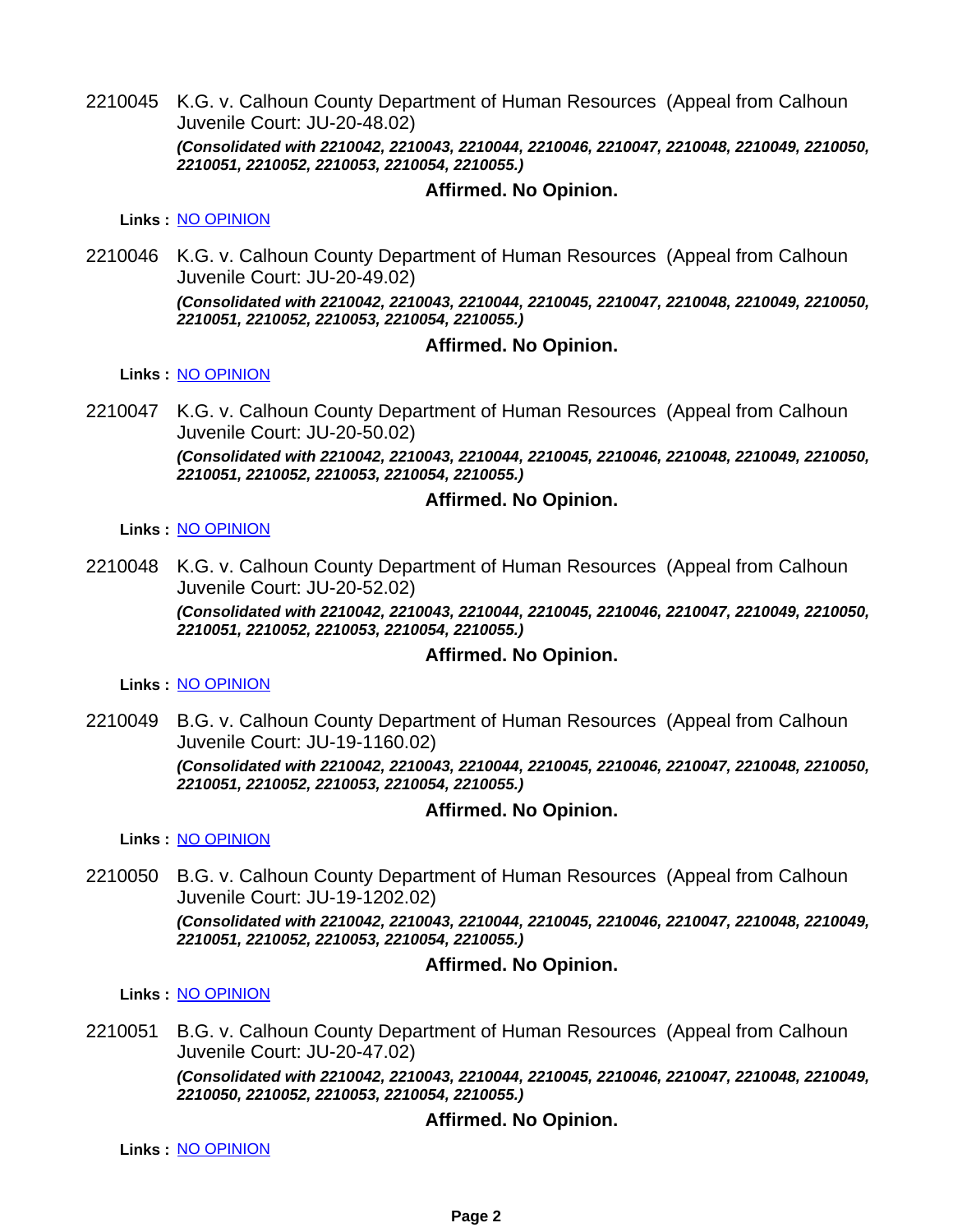2210052 B.G. v. Calhoun County Department of Human Resources (Appeal from Calhoun Juvenile Court: JU-20-48.02) *(Consolidated with 2210042, 2210043, 2210044, 2210045, 2210046, 2210047, 2210048, 2210049, 2210050, 2210051, 2210053, 2210054, 2210055.)*

### **Affirmed. No Opinion.**

**Links :** [NO OPINION](https://acis.alabama.gov/displaydocs.cfm?no=1126595&event=6AF0LBBSN)

2210053 B.G. v. Calhoun County Department of Human Resources (Appeal from Calhoun Juvenile Court: JU-20-49.02)

> *(Consolidated with 2210042, 2210043, 2210044, 2210045, 2210046, 2210047, 2210048, 2210049, 2210050, 2210051, 2210052, 2210054, 2210055.)*

#### **Affirmed. No Opinion.**

**Links :** [NO OPINION](https://acis.alabama.gov/displaydocs.cfm?no=1126595&event=6AF0LBBSN)

2210054 B.G. v. Calhoun County Department of Human Resources (Appeal from Calhoun Juvenile Court: JU-20-50.02) *(Consolidated with 2210042, 2210043, 2210044, 2210045, 2210046, 2210047, 2210048, 2210049, 2210050, 2210051, 2210052, 2210053, 2210055.)*

#### **Affirmed. No Opinion.**

**Links :** [NO OPINION](https://acis.alabama.gov/displaydocs.cfm?no=1126595&event=6AF0LBBSN)

2210055 B.G. v. Calhoun County Department of Human Resources (Appeal from Calhoun Juvenile Court: JU-20-52.02)

> *(Consolidated with 2210042, 2210043, 2210044, 2210045, 2210046, 2210047, 2210048, 2210049, 2210050, 2210051, 2210052, 2210053, 2210054.)*

#### **Affirmed. No Opinion.**

**Links :** [NO OPINION](https://acis.alabama.gov/displaydocs.cfm?no=1126595&event=6AF0LBBSN)

## **JUDGE EDWARDS**

2200768 Arthur Wayne Wadsworth v. Vicky Ann Wadsworth (Appeal from Blount Circuit Court: DR-15-900197)

#### **Affirmed. No Opinion.**

**Links :** [NO OPINION](https://acis.alabama.gov/displaydocs.cfm?no=1126591&event=6AF0LBBEG)

2200839 Alabama Department of Revenue v. W.A. Akins & Sons, Inc. (Appeal from DeKalb Circuit Court: CV-18-900237)

#### **Appeal Dismissed.**

**Links :** [OPINION](https://acis.alabama.gov/displaydocs.cfm?no=1126585&event=6AF0LBAUQ)

2200845 Daniel B. O'Brien, in his capacity as Standing Chapter 13 Trustee for the United States Bankruptcy Court for the Southern District of Alabama v. Mobile Public Library (Appeal from Mobile Circuit Court: CV-17-902697)

#### **Reversed And Remanded.**

**Links :** [OPINION](https://acis.alabama.gov/displaydocs.cfm?no=1126586&event=6AF0LBAXB)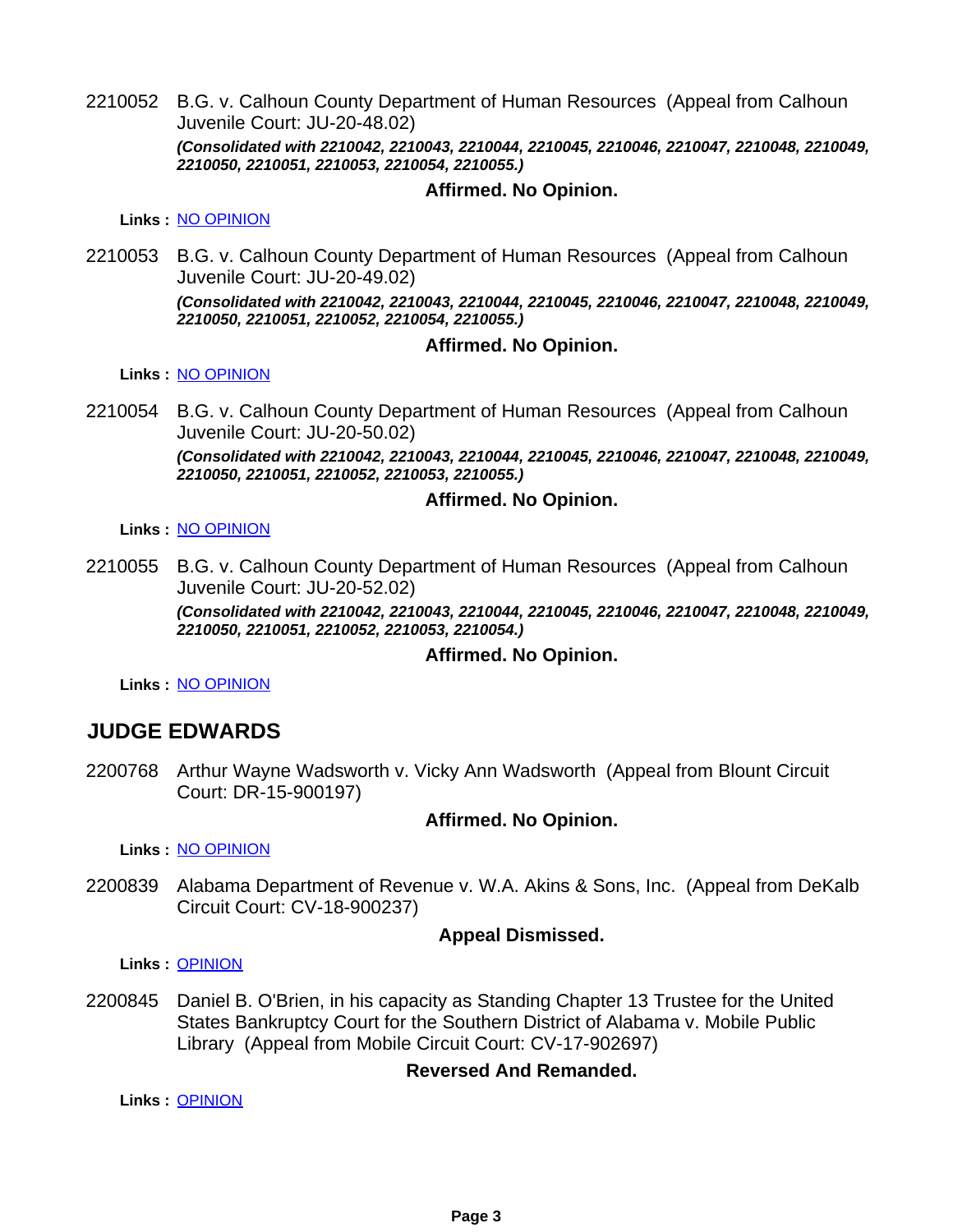2200639 C.S.C. v. D.G.M. (Appeal from Mobile Juvenile Court: CS-16-901086.01) *(Consolidated with 2200640.)*

## **Affirmed. No Opinion.**

**Links :** [NO OPINION](https://acis.alabama.gov/displaydocs.cfm?no=1126589&event=6AF0LBB63)

2200640 C.S.C. v. D.G.M. (Appeal from Mobile Juvenile Court: CS-16-901086.02) *(Consolidated with 2200639.)*

### **Affirmed. No Opinion.**

**Links :** [NO OPINION](https://acis.alabama.gov/displaydocs.cfm?no=1126589&event=6AF0LBB63)

2210014 B.H. v. Cherokee County Department of Human Resources (Appeal from Cherokee Juvenile Court: JU-15-185.02) *(Consolidated with 2210015.)*

## **Affirmed. No Opinion.**

**Links :** [NO OPINION](https://acis.alabama.gov/displaydocs.cfm?no=1126594&event=6AF0LBBOA)

2210015 B.H. v. Cherokee County Department of Human Resources (Appeal from Cherokee Juvenile Court: JU-15-186.02) *(Consolidated with 2210014.)*

## **Affirmed. No Opinion.**

**Links :** [NO OPINION](https://acis.alabama.gov/displaydocs.cfm?no=1126594&event=6AF0LBBOA)

## **JUDGE HANSON**

2200809 J.P. v. K.W. and J.D. (Appeal from Henry Juvenile Court: JU-20-158.02) **Appeal Dismissed With Instructions.**

**Links :** [OPINION](https://acis.alabama.gov/displaydocs.cfm?no=1126584&event=6AF0LBASB)

2200942 B.G.T. v. Madison County Department of Human Resources (Appeal from Madison Juvenile Court: JU-19-779.02)

#### **Affirmed. No Opinion.**

**Links :** [NO OPINION](https://acis.alabama.gov/displaydocs.cfm?no=1126592&event=6AF0LBBHC)

2200520 L.W. v. B.C.D. (Appeal from Mobile Circuit Court: CS-11-6078.03) *(Consolidated with 2200521.)*

#### **Reversed And Remanded With Instructions.**

**Links :** [OPINION](https://acis.alabama.gov/displaydocs.cfm?no=1126583&event=6AF0LBAED)

2200521 L.W. v. B.C.D. (Appeal from Mobile Circuit Court: CS-11-6078.04) *(Consolidated with 2200520.)*

## **Reversed And Remanded With Instructions.**

**Links :** [OPINION](https://acis.alabama.gov/displaydocs.cfm?no=1126583&event=6AF0LBAED)